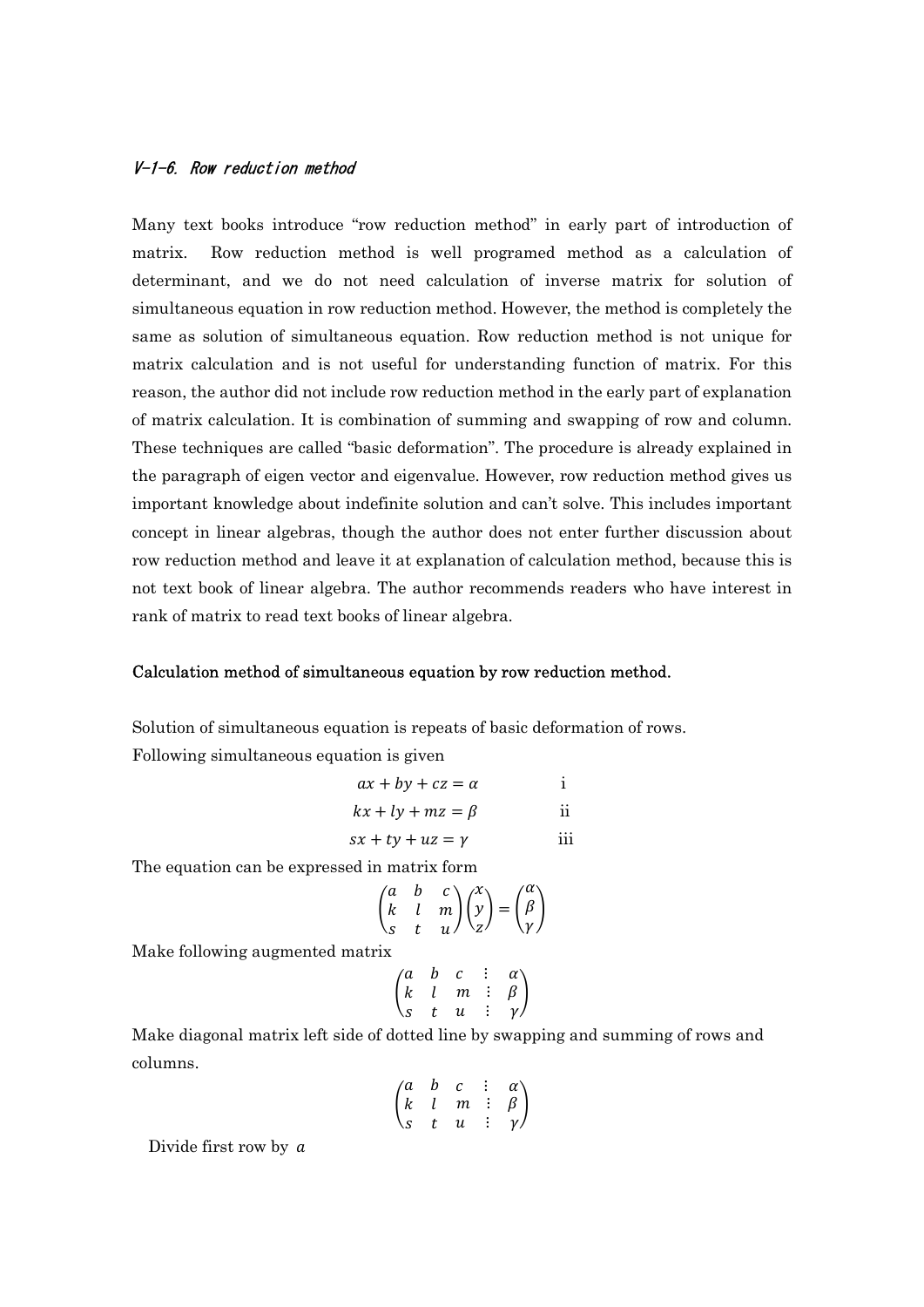$$
\begin{pmatrix}\n1 & \frac{b}{a} & \frac{c}{a} & \vdots & \frac{\alpha}{a} \\
k & l & m & \vdots & \beta \\
s & t & u & \vdots & \gamma\n\end{pmatrix}
$$

second row  $-k \times$  first row

$$
\begin{pmatrix}\n1 & \frac{b}{a} & \frac{c}{a} & \vdots & \frac{\alpha}{a} \\
0 & l - \frac{b}{a}k & m - \frac{c}{a}k & \vdots & \beta - \frac{\alpha}{a}k \\
s & t & u & \vdots & \gamma\n\end{pmatrix}
$$

Third row  $- s \times$  first row

$$
\begin{pmatrix}\n1 & \frac{b}{a} & \frac{c}{a} & \vdots & \frac{\alpha}{a} \\
0 & l - \frac{b}{a}k & m - \frac{c}{a}k & \vdots & \beta - \frac{\alpha}{a}k \\
0 & t - \frac{b}{a}s & u - \frac{c}{a}s & \vdots & \gamma - \frac{\alpha}{a}s\n\end{pmatrix}
$$

Divide second row by  $l-\frac{b}{a}$  $\frac{b}{a}k$ 

$$
\begin{pmatrix}\n1 & \frac{b}{a} & \frac{c}{a} & \vdots & \frac{\alpha}{a} \\
0 & 1 & \frac{ma - kc}{a} & \frac{a}{la - kb} & \frac{ba - \alpha k}{a} & \frac{a}{la - kb} \\
0 & t - \frac{b}{a}s & u - \frac{c}{a}s & \vdots & \gamma - \frac{\alpha}{a}s\n\end{pmatrix}
$$

$$
\begin{pmatrix}\n1 & \frac{b}{a} & \frac{c}{a} & \vdots & \frac{\alpha}{a} \\
0 & 1 & \frac{ma - kc}{la - kb} & \vdots & \frac{\beta a - \alpha k}{la - kb} \\
0 & t - \frac{b}{a}s & u - \frac{c}{a}s & \vdots & \gamma - \frac{\alpha}{a}s\n\end{pmatrix}
$$

first row  $-\frac{b}{a} \times$  second row

$$
\begin{pmatrix}\n1 & 0 & \frac{c}{a} - \left(\frac{ma - kc}{la - kb}\right) \frac{b}{a} & \vdots & \frac{\alpha}{a} - \frac{\beta a - \alpha k}{la - kb} \\
0 & 1 & \frac{ma - kc}{la - kb} & \vdots & \frac{\beta a - \alpha k}{la - kb} \\
0 & t - \frac{b}{a}s & u - \frac{c}{a}s & \vdots & \gamma - \frac{\alpha}{a}s\n\end{pmatrix}
$$

third row  $-\left(t-\frac{s}{a}\right)$  $\left(\frac{s}{a}b\right)$  × second row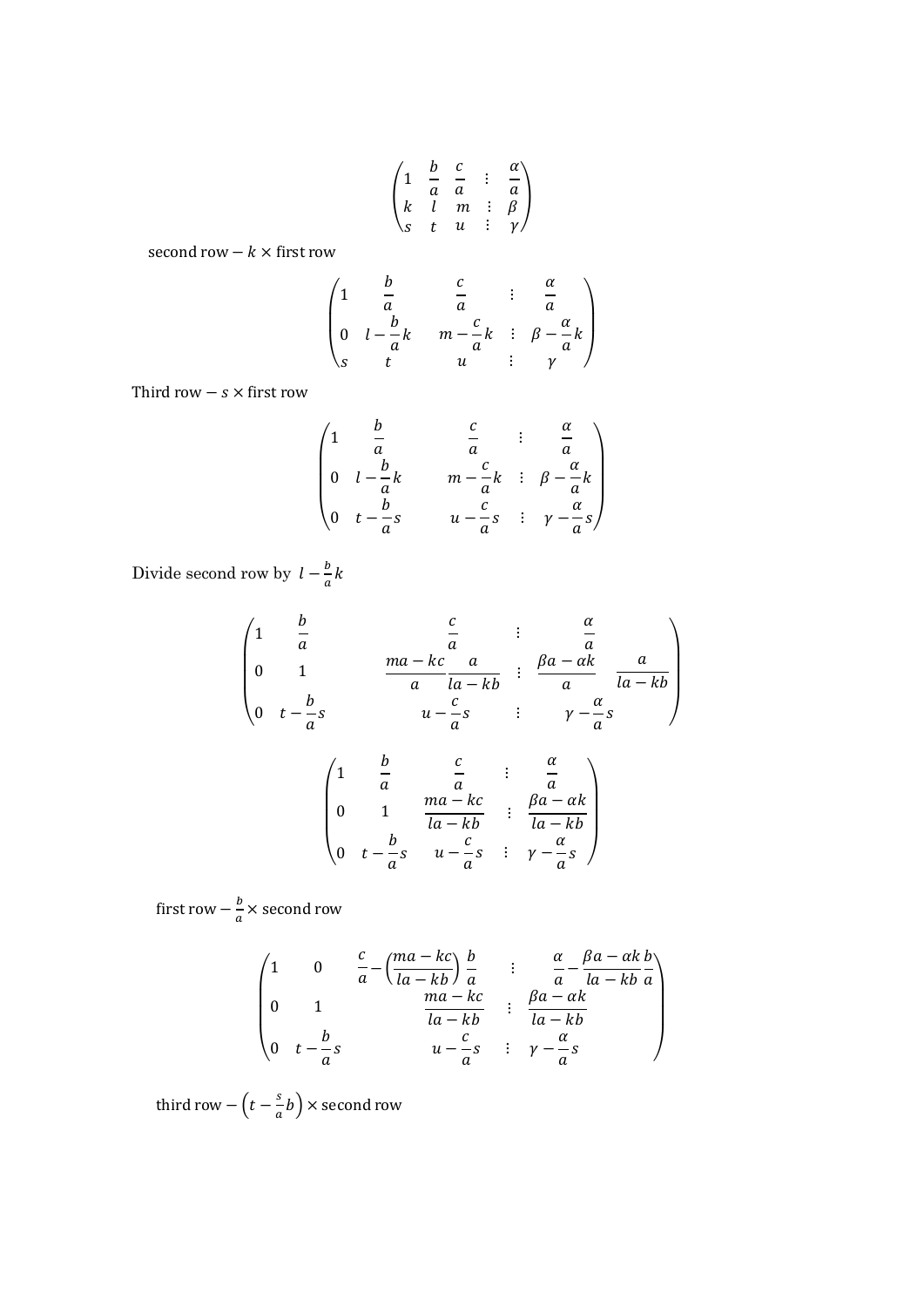$$
\begin{pmatrix}\n1 & 0 & \frac{c}{a} - \left(\frac{ma - kc}{la - kb}\right) \frac{b}{a} & \vdots & \frac{\alpha}{a} - \frac{\beta a - \alpha k}{la - kb} \\
0 & 1 & \frac{ma - kc}{la - kb} & \vdots & \frac{\beta a - \alpha k}{la - kb} \\
0 & 0 & u - \frac{c}{a}s - \left(\frac{ta - sb}{a}\right)\left(\frac{ma - kc}{la - kb}\right) & \vdots & \gamma - \frac{\alpha}{a}s - \left(\frac{ta - sb}{a}\right)\left(\frac{\beta a - \alpha k}{la - kb}\right) \\
0 & 0 & u - \frac{c}{a}s - \left(\frac{ta - sb}{a}\right)\left(\frac{ma - kc}{la - kb}\right) & \vdots & \gamma - \frac{\alpha}{a}s - \left(\frac{ta - sb}{a}\right)\left(\frac{\beta a - \alpha k}{la - kb}\right)\n\end{pmatrix}
$$

$$
A = \frac{c}{a} - \left(\frac{ma - kc}{la - kb}\right)\frac{b}{a} = \frac{lac - kbc - mab + kbc}{a(la - kb)} = \frac{lc - mb}{(la - kb)}
$$

$$
B = \frac{\alpha}{a} - \frac{\beta a - \alpha k}{la - kb}\frac{b}{a} = \frac{la - \beta ab - \alpha b}{a(la - kb)} = \frac{la - \beta b}{(la - kb)}
$$

$$
C = \frac{ma - kc}{la - kb}
$$

$$
D = \frac{\beta a - \alpha k}{la - kb}
$$

$$
E = u - \frac{c}{a}s - \left(\frac{ta - sb}{a}\right)\left(\frac{ma - kc}{la - kb}\right) = \frac{au - cs}{a} - \left(\frac{(ta - sb)(ma - kc)}{a(la - kb)}\right)
$$

$$
= \frac{(au - cs)(la - kb) - (ta - sb)(ma - kc)}{a(la - kb)}
$$

$$
a^2lu - acls - abku + bcks - a^2mt + abms + ackt - bcks
$$

$$
= \frac{a^2lu - acls - abku + bcks - a^2mt + abms + ackt - bcks}{a(la - kb)}
$$

$$
= \frac{a(alu - cls - bku - amt + bms + ckt)}{a(la - kb)}
$$

$$
= \frac{alu + bms + ckt - cls - bku - amt}{la - kb}
$$

$$
F = \gamma - \frac{\alpha}{a}s - \left(\frac{ta - sb}{a}\right)\left(\frac{\beta a - \alpha k}{la - kb}\right)
$$

$$
= \frac{(\alpha \gamma - \alpha s)(la - kb) - (ta - sb)(\beta a - \alpha k)}{a(la - kb)}
$$

$$
= \frac{a^2 \gamma l - a\alpha ls - ab\gamma k + b\alpha ks - a^2 \beta t + ab\beta s + a\alpha kt - b\alpha ks}{a(la - kb)}
$$

$$
= \frac{a(\alpha \gamma l - \alpha ls - b\gamma k - a\beta t + b\beta s + \alpha kt)}{a(la - kb)}
$$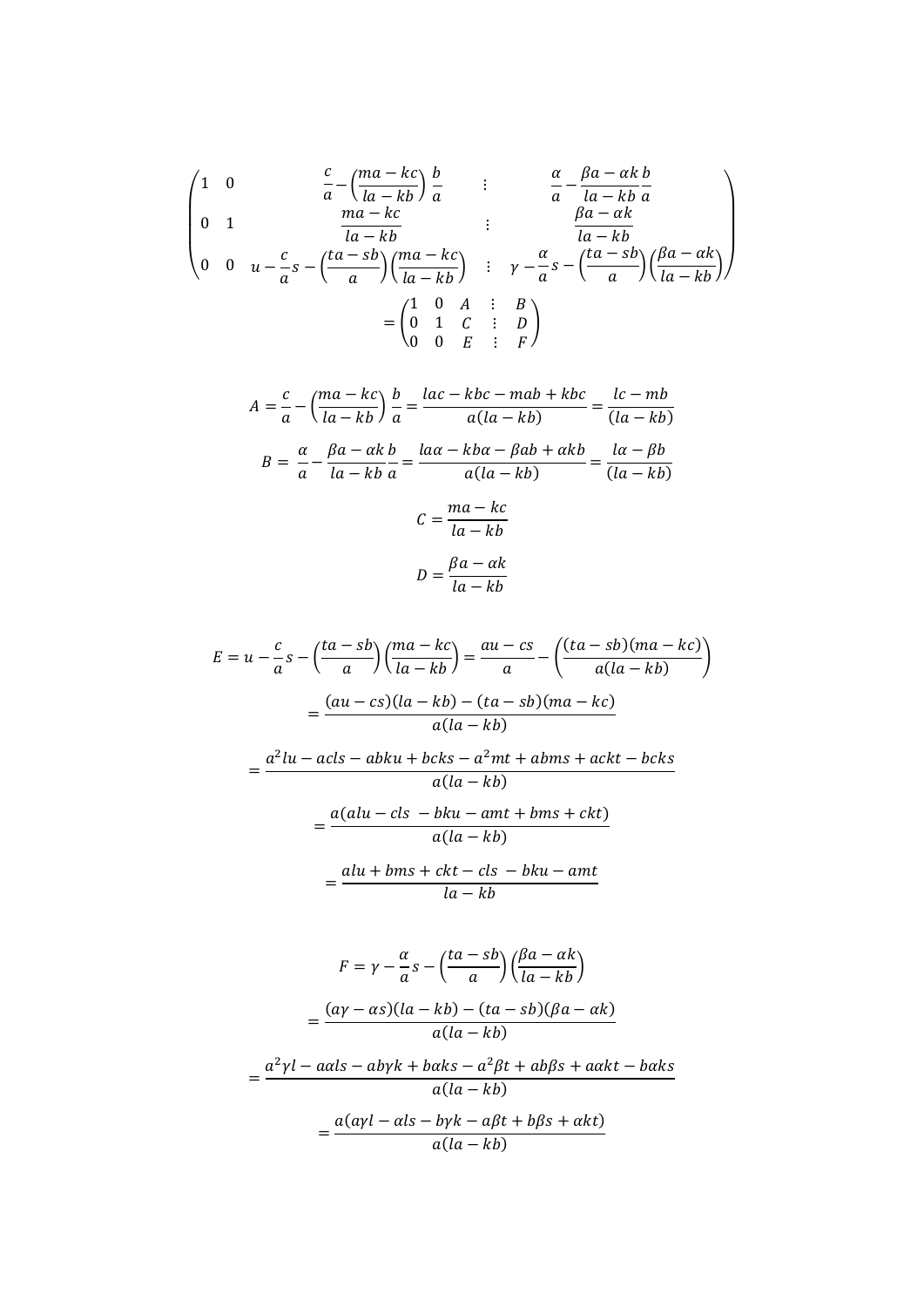$$
=\frac{al\gamma+b\beta s+\alpha kt-\alpha ls-bk\gamma-a\beta t}{la-kb}
$$

divide third row by  $E$ 

$$
\begin{pmatrix}\n1 & 0 & A & \vdots & B \\
0 & 1 & C & \vdots & D \\
0 & 0 & 1 & \vdots & \frac{F}{E}\n\end{pmatrix}
$$
\n
$$
\frac{F}{E} = \frac{aly + b\beta s + akt - als - bky - a\beta t}{alu + bms + ckt - cls - bku - amt}
$$

second row  $- C \times$  third row

|                  | $\boldsymbol{0}$ |                |   |                    |
|------------------|------------------|----------------|---|--------------------|
| $\mathbf{0}$     | $\mathbf{1}$     | $\overline{0}$ | ÷ | $D-\frac{F}{E}C$   |
| $\boldsymbol{0}$ | $\boldsymbol{0}$ |                |   | F<br>$\frac{1}{F}$ |

$$
D - \frac{F}{E}C = \frac{\beta a - \alpha k}{la - kb} - \frac{aly + b\beta s + \alpha kt - \alpha ls - bky - a\beta t}{alu + bms + ckt - cls - bku - amt} \times \frac{ma - kc}{la - kb}
$$

$$
= \frac{(\beta a - \alpha k)(alu + bms + ckt - cls - bku - amt) - (aly + b\beta s + \alpha kt - \alpha ls - bky - a\beta t)(ma - kc)}{(la - kb)(alu + bms + ckt - cls - bku - amt)}
$$

Numerator

 $\beta$ aalu +  $\beta$ abms +  $\beta$ ackt –  $\beta$ acls –  $\beta$ abku –  $\beta$ aamt –  $\alpha$ kalu –  $\alpha$ kbms –  $\alpha$ kckt +  $\alpha$ kcls +  $\alpha$ kbku +  $\alpha$ kamt  $-maaly-mab\beta s-maakt+maals+mabky+maabt+kcaly+kcb\beta s+kcakt-kcals-kcbky-kca\beta t$  $=$   $\beta$ aalu  $-\beta$ acls  $-\beta$ abku  $-\alpha$ kalu  $-\alpha$ kbms  $+\alpha$ kbku  $-\alpha$ aaly  $+\alpha$ aals  $+\alpha$ abky  $+\alpha$ aly  $+\alpha$ b $\beta$ s  $-\alpha$ kcbky  $= ala\beta u + alams + alkcy - alc\beta s - alaku - alamy - kba\beta u - kbams - kbcky + kbc\beta s + kbaku + kbamy$  $=(la - kb)(a\beta u + \alpha ms + kcy - c\beta s - \alpha ku - am\gamma)$ 

 $D - \frac{F}{E}C = \frac{(la - kb)(a\beta u + \alpha ms + kcy - c\beta s - \alpha ku - am\gamma)}{(la - kb)(alu + bms + ckt - cls - bku - amt)} = \frac{a\beta u + \alpha ms + kcy - c\beta s - \alpha ku - am\gamma}{alu + bms + ckt - cls - bku - amt}$ 

first row  $- A \times$  third row

$$
\begin{pmatrix}\n1 & 0 & 0 & \vdots & B - \frac{F}{E} A \\
0 & 1 & 0 & \vdots & D - \frac{F}{E} C \\
0 & 0 & 1 & \vdots & \frac{F}{E}\n\end{pmatrix}
$$

$$
B - \frac{F}{E}A = \frac{la - \beta b}{(la - kb)} - \frac{aly + b\beta s + akt - als - bky - a\beta t}{alu + bms + ckt - cls - bku - amt} \times \frac{lc - mb}{(la - kb)}
$$

$$
=\frac{(la-\beta b)(alu + bms + ckt - cls - bku - amt) - (aly + b\beta s + akt - als - bky - a\beta t)(lc - mb)}{(la - kb)(alu + bms + ckt - cls - bku - amt)}
$$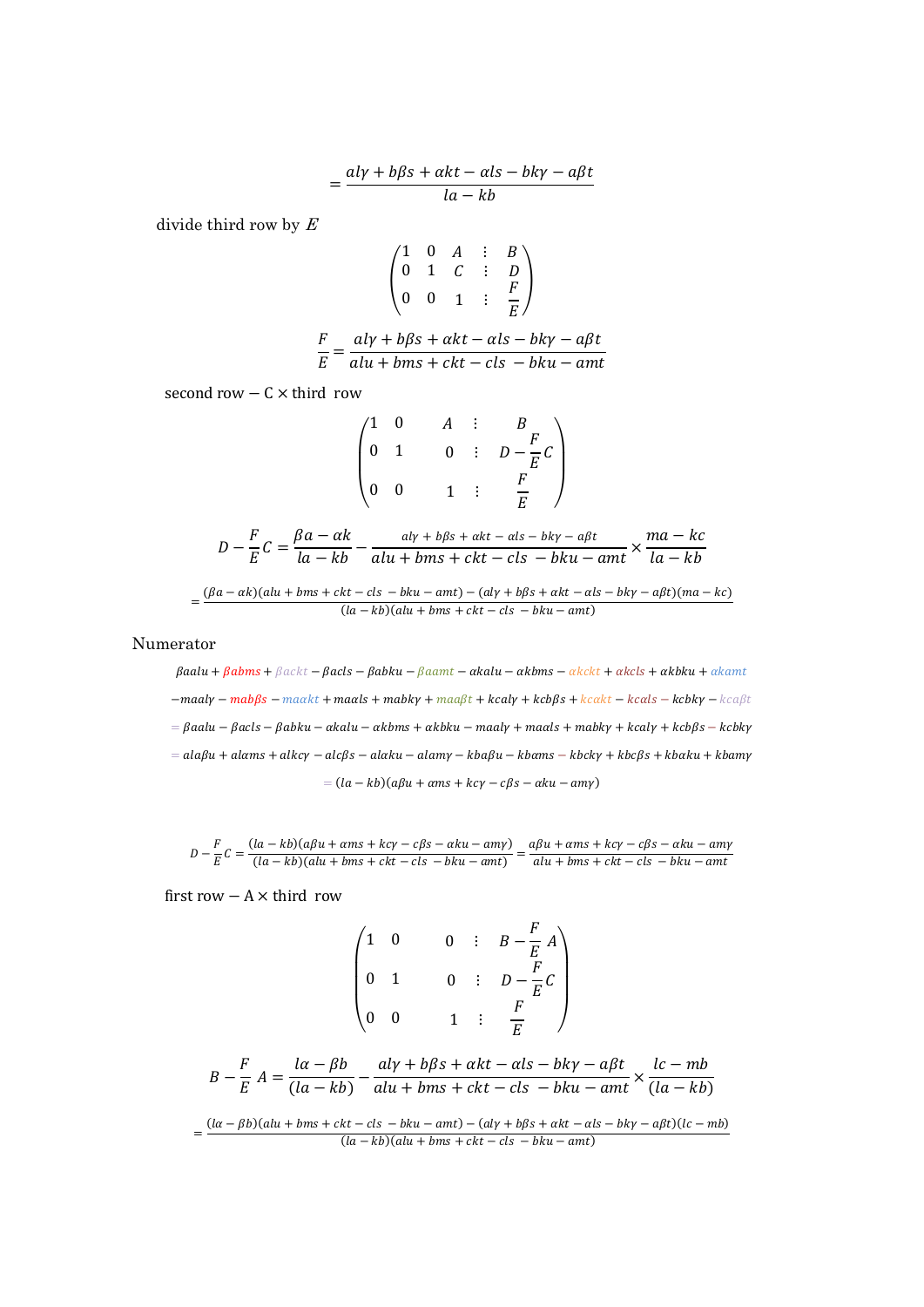#### Numerator

 $\alpha a l^2 u + \alpha b l m s + \alpha c k l t - \alpha c l^2 s - \alpha b l k u - \alpha a l m t - \beta b l u - \beta b^2 m s - \beta b c k t + \beta b c l s + \beta b^2 k u + \beta a b m t$  $-\gamma a c l^2 - \beta b c l s - \alpha c k l t + \alpha c l^2 s + \gamma b c l k + \beta a c l t + \gamma a b l m + \beta b^2 m s + \alpha b k m t - \alpha b l m s - m b^2 k y - \beta a b m t$  $= \alpha a l^2 u - \alpha b l k u - \alpha a l m t - \beta a b l u - \beta b c k t + \beta b^2 k u - \gamma a c l^2 + \gamma b c l k + \beta a c l t + \gamma a b l m + \alpha b k m t - m b^2 k y$  $=$   $\alpha$   $\alpha$   $+$   $\alpha$   $\beta$   $+$   $\alpha$   $\beta$   $\alpha$   $\alpha$   $\alpha$   $\beta$   $\alpha$   $\alpha$   $\alpha$   $\beta$   $\alpha$   $\beta$   $\alpha$   $\beta$   $\alpha$   $\beta$   $\alpha$   $\beta$   $\alpha$   $\beta$   $\alpha$   $\beta$   $\alpha$   $\beta$   $\alpha$   $\beta$   $\alpha$   $\$  $=(la - kb)(\alpha lu + bmy + c\beta t - cly - b\beta u - \alpha mt)$ 

 $B-\frac{F}{F}$  $\frac{F}{E} A = \frac{(la - kb)(\alpha lu + bmy + c\beta t - cly - b\beta u - \alpha mt)}{(\alpha - kb)(\alpha lu + bms + ckt - cls - bku - \alpha mt)}$  $(la - kb)(\alpha lu + bmy + c\beta t - cl\gamma - b\beta u - \alpha mt) = \alpha lu + bmy + c\beta t - cl\gamma - b\beta u - \alpha mt$ <br>  $(la - kb)(alu + bms + ckt - cls - bku - \alpha mt) = \alpha lu + bms + ckt - cls - bku - \alpha mt$  $alu + bms + ckt - cls - bku - amt$ 



We could reach the solution of simultaneous equation by row reduction method. Right side terms are expression of solution by Cramer's rule. It will be explained later paragraph. Here please confirm similarity of  $\alpha l u + b m v + c \beta t - c l v - b \beta u - \alpha m t$  and  $\boldsymbol{b}$ 

 $\begin{vmatrix} \beta & l & m \\ \gamma & t & u \end{vmatrix}$ .

The process looks complicate and difficult when we read the explanation, though it is not complicated and difficult in practice. As an example, cipher following simultaneous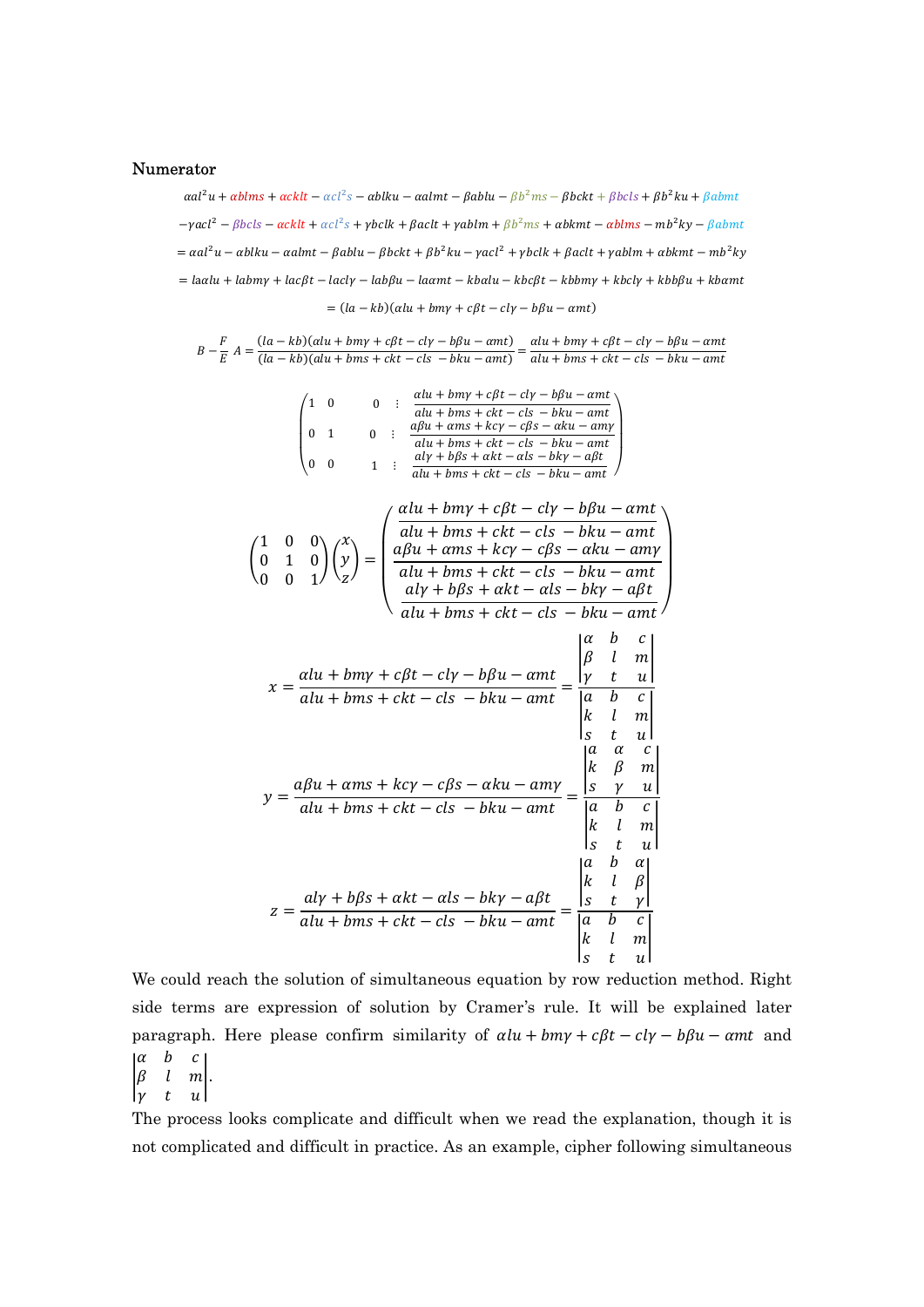equation

$$
2x + 4y + 3z = 1
$$

$$
x - 5y - 4z = 3
$$

$$
2x - y - z = 3
$$

Swapping of row

$$
x - 5y - 4z = 3
$$
  
\n
$$
2x + 4y + 3z = 1
$$
  
\n
$$
2x - y - z = 3
$$
  
\n
$$
\begin{pmatrix} 1 & -5 & -4 \\ 2 & 4 & 3 \\ 2 & -1 & -1 \end{pmatrix} \begin{pmatrix} x \\ y \\ z \end{pmatrix} = \begin{pmatrix} 3 \\ 1 \\ 3 \end{pmatrix}
$$
  
\n
$$
\begin{pmatrix} 1 & -5 & -4 & \vdots & 3 \\ 2 & 4 & 3 & \vdots & 1 \\ 2 & -1 & -1 & \vdots & 3 \end{pmatrix}
$$

Second row  $-2 \times$  first row, third row  $-2 \times$  first row

$$
\begin{pmatrix} 1 & -5 & -4 & \vdots & 3 \\ 0 & 14 & 11 & \vdots & -5 \\ 0 & 9 & 7 & \vdots & -3 \end{pmatrix}
$$

Second row/14

$$
\begin{pmatrix} 1 & -5 & -4 & \vdots & 3 \\ 0 & 1 & \frac{11}{14} & \vdots & \frac{-5}{14} \\ 0 & 9 & 7 & \vdots & -3 \end{pmatrix}
$$

first row  $-(-5) \times$  second row , third row  $-9 \times$  second row

$$
\begin{pmatrix}\n1 & 0 & -4 + \frac{55}{14} & \vdots & 3 + \frac{-25}{14} \\
0 & 1 & \frac{11}{14} & \vdots & \frac{-5}{14} \\
0 & 0 & 7 - \frac{99}{14} & \vdots & -3 + \frac{45}{14}\n\end{pmatrix}
$$
\n
$$
\begin{pmatrix}\n1 & 0 & -\frac{1}{14} & \vdots & \frac{17}{14} \\
0 & 1 & \frac{11}{14} & \vdots & \frac{-5}{14} \\
0 & 0 & -\frac{1}{14} & \vdots & \frac{3}{14}\n\end{pmatrix}
$$
\nSecond row/ $\left(-\frac{1}{14}\right)$ 

$$
\begin{pmatrix} 1 & 0 & -\frac{1}{14} & \vdots & \frac{17}{14} \\ 0 & 1 & \frac{11}{14} & \vdots & \frac{-5}{14} \\ 0 & 0 & 1 & \vdots & -3 \end{pmatrix}
$$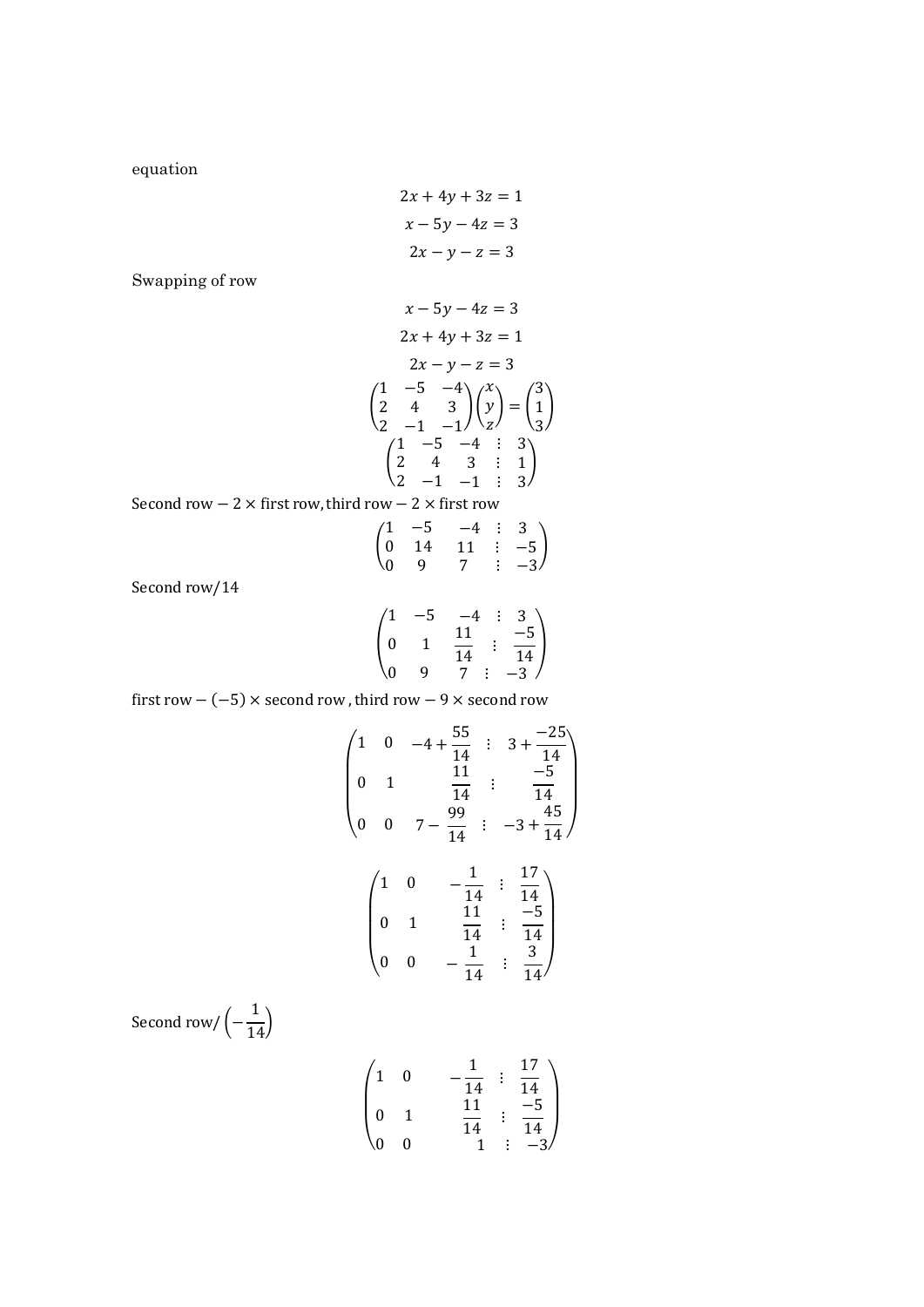first row 
$$
-\left(-\frac{1}{14}\right) \times
$$
 third row, second row  $-\frac{11}{14} \times$  third row  
\n
$$
\begin{pmatrix}\n1 & 0 & 0 & \vdots & \frac{14}{14} \\
0 & 1 & 0 & \vdots & \frac{28}{14} \\
0 & 0 & 1 & \vdots & -3\n\end{pmatrix}
$$
\n
$$
\begin{pmatrix}\n1 & 0 & 0 & \vdots & 1 \\
0 & 1 & 0 & \vdots & 2 \\
0 & 0 & 1 & \vdots & -3\n\end{pmatrix}
$$
\n $x = 1, y = 2, z = -3$ 

We can obtain solution relatively short process, though the process is similar as solution method of simultaneous equation which we learned in junior high school. However, solving simultaneous equation by matrix has other meaning. Practically, using Cramer's rule we can solve simultaneous equation more automatically. More essentially, it gives us a chance to estimate the character of data set.

When following simultaneous equation is given.

$$
x - 5y - 4z = 3
$$
  
\n
$$
2x + 4y + 3z = 1
$$
  
\n
$$
3x - y - z = 4
$$
  
\n
$$
\begin{pmatrix}\n1 & -5 & -4 & \vdots & 3 \\
2 & 4 & 3 & \vdots & 1 \\
3 & -1 & -1 & \vdots & 4\n\end{pmatrix}
$$
  
\nSecond row – 2 × first row, Third row – 3 × first row  
\n
$$
\begin{pmatrix}\n1 & -5 & -4 & \vdots & 3 \\
0 & 14 & 11 & \vdots & -5 \\
0 & 14 & 11 & \vdots & -5\n\end{pmatrix}
$$
  
\nSecond row/14  
\n
$$
\begin{pmatrix}\n1 & -5 & 4 & \vdots & 3 \\
0 & -5 & 4 & \vdots & 3\n\end{pmatrix}
$$

Second row

$$
\begin{pmatrix} 1 & -5 & -4 & \vdots & 3 \\ 0 & 1 & \frac{11}{14} & \vdots & \frac{-5}{14} \\ 0 & 14 & 11 & \vdots & -5 \end{pmatrix}
$$

first row  $-$  (-5)  $\times$  second row, Third row - 14  $\times$  second row

$$
\begin{pmatrix} 1 & 0 & \frac{-1}{14} & \vdots & \frac{17}{14} \\ 0 & 1 & \frac{11}{14} & \vdots & \frac{-5}{14} \\ 0 & 0 & 0 & \vdots & 0 \end{pmatrix}
$$

All numbers in third row are 0 and we cannot make identity matrix in left side. This is because third row is sum of first and second row. Third row is not independent. In this case the solution is indefinite solution. Indefinite solution is not can't solve.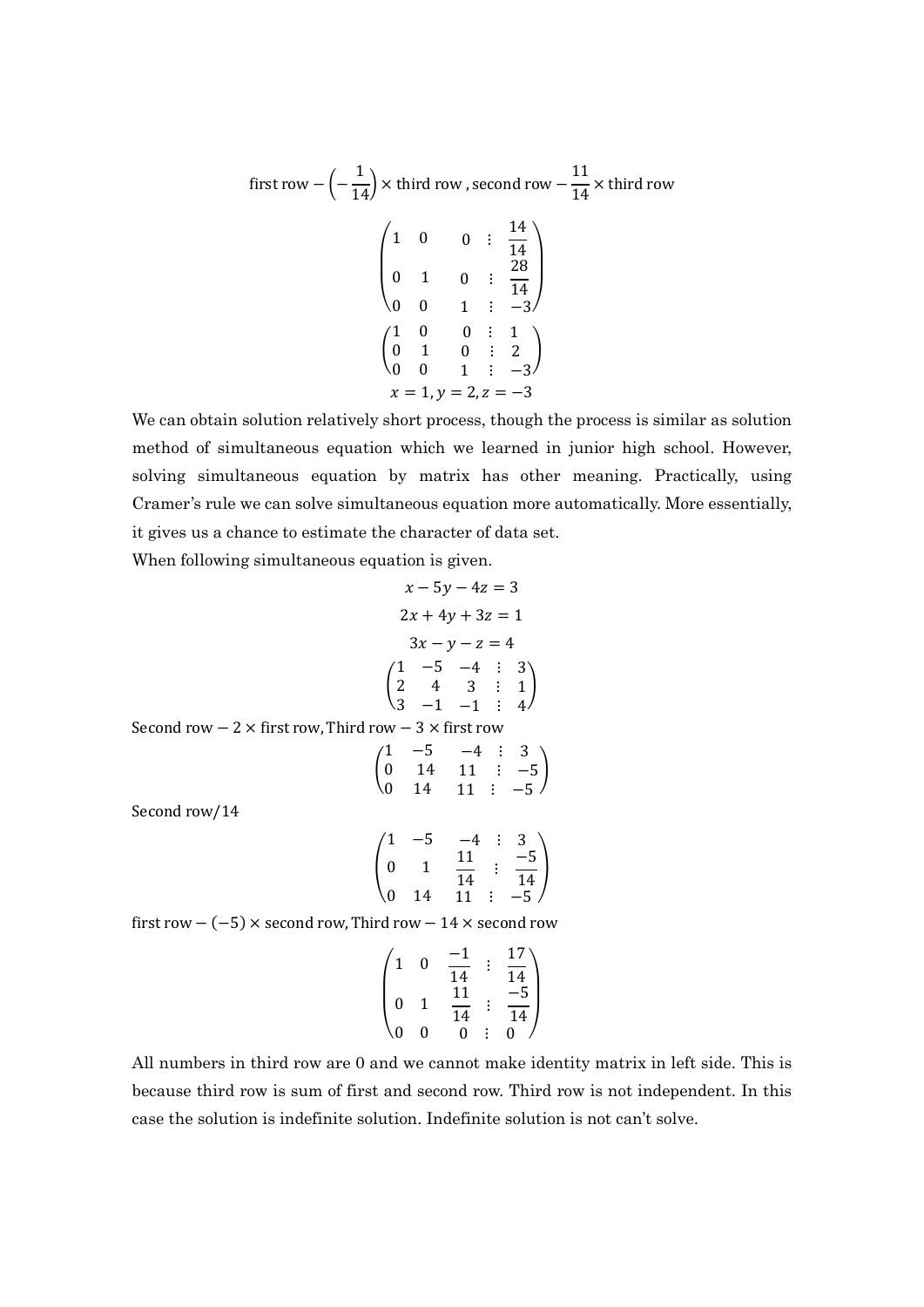$$
\begin{pmatrix} 1 & 0 & \frac{-1}{14} \\ 0 & 1 & \frac{11}{14} \\ 0 & 0 & 0 \end{pmatrix} \begin{pmatrix} x \\ y \\ z \end{pmatrix} = \begin{pmatrix} \frac{17}{14} \\ -5 \\ \frac{-5}{14} \end{pmatrix}
$$

$$
x - \frac{z}{14} = \frac{17}{14}
$$

$$
y + \frac{11}{14}z = \frac{-5}{14}
$$

This means that all numbers which satisfy upper relation can be a solution. When we select  $x = 1$ ,  $y = 2$ ,  $z = -3$ , the set of numbers satisfy the relation and the simultaneous equation.

$$
1 - 5(2) - 4(-3) = 3
$$
  
2(1) + 4(2) + 3(-3) = 1  
3(1) - (2) - (-3) = 4

When we select  $x = \frac{9}{7}$  $\frac{9}{7}$ ,  $y = -\frac{8}{7}$  $\frac{8}{7}$ , z = 1, the set of numbers satisfy the relation and we put them in simultaneous equation.

$$
\frac{9}{7} - 5\left(-\frac{8}{7}\right) - 4(1) = 3
$$

$$
2\left(\frac{9}{7}\right) + 4\left(-\frac{8}{7}\right) + 3(1) = 1
$$

$$
3\left(\frac{9}{7}\right) - \left(-\frac{8}{7}\right) - (1) = 4
$$

There infinite combination of numbers which satisfy the simultaneous equation. So, the solution is infinite solution. This is simple example. the third row were made by simple sum of first row and second row. I the case of large matrix, the relation can be more complicate, and we cannot understand how the data set was produced. In such case, we can confirm whether the simultaneous equation has definite solution or infinite by row reduction method.

## Calculation of determinant by row reduction method

$$
\begin{vmatrix} a & b & c \\ k & l & m \\ s & t & u \end{vmatrix}
$$

$$
\begin{vmatrix} a & b & c \\ 0 & l - \frac{bk}{a} & m - \frac{ck}{a} \\ 0 & t - \frac{bs}{a} & u - \frac{cs}{a} \end{vmatrix}
$$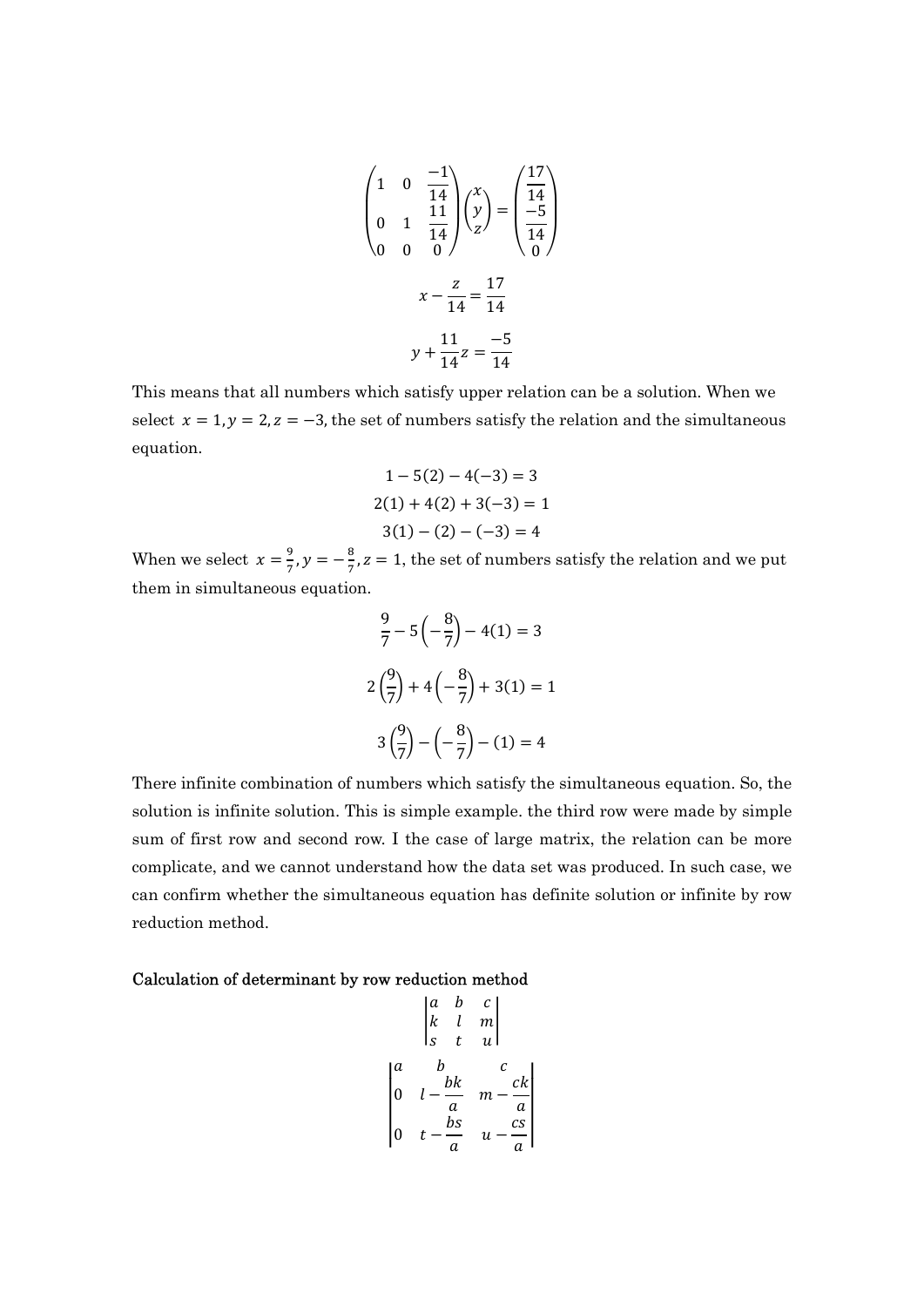$$
\begin{vmatrix} a & 0 & 0 \ 0 & l - \frac{bk}{a} & m - \frac{ck}{a} \\ 0 & t - \frac{bs}{a} & u - \frac{cs}{a} \end{vmatrix}
$$
  

$$
= a \begin{vmatrix} \frac{al - bk}{a} & \frac{am - ck}{a} \\ \frac{al - bk}{a} & \frac{au - cs}{a} \end{vmatrix}
$$
  

$$
= a \begin{vmatrix} \frac{al - bk}{a} & \frac{am - ck}{a} \\ 0 & \frac{au - cs}{a} - \frac{am - ck}{al - bk} \cdot \frac{at - bs}{a} \\ = a \end{vmatrix}
$$

$$
= a \begin{vmatrix} \frac{al-bk}{a} & 0 \\ 0 & \frac{(au-cs)(al-bk) - (am-ck)(at-bs)}{a(al-bk} \end{vmatrix}
$$
  
(al-bk)
$$
\begin{vmatrix} \frac{a^2lu - abku - acls + bcks - a^2mt + abms + ackt - bcks}{a(al-bk)} \end{vmatrix}
$$
  

$$
= (al-bk) \begin{vmatrix} \frac{a(alu - bku - cls - amt + bms + ckt)}{a(al-bk)} \end{vmatrix}
$$
  

$$
= (al-bk) \begin{vmatrix} \frac{(alu + bms + ckt - cls - bku - amt)}{(al-bk)} \end{vmatrix}
$$
  

$$
= alu + bms + ckt - cls - bku - amt
$$

Example of  $4 \times 4$  matrix

$$
\begin{vmatrix} 4 & 0 & 1 & 8 \ 1 & 2 & 0 & 4 \ 2 & 1 & 6 & 0 \ 0 & 4 & 1 & 2 \ \end{vmatrix} = - \begin{vmatrix} 1 & 2 & 0 & 4 \ 4 & 0 & 1 & 8 \ 2 & 1 & 6 & 0 \ 0 & 4 & 1 & 2 \ \end{vmatrix} = - \begin{vmatrix} 1 & 2 & 0 & 4 \ 0 & -8 & 1 & -8 \ 0 & -3 & 6 & -8 \ \end{vmatrix} = - \begin{vmatrix} 1 & 0 & 0 & 0 \ 0 & -8 & 1 & -8 \ 0 & -3 & 6 & -8 \ \end{vmatrix}
$$
  
=  $- \begin{vmatrix} -8 & 1 & -8 \ -3 & 6 & -8 \ 4 & 1 & 2 \ \end{vmatrix} = \begin{vmatrix} 1 & -8 & -8 \ 6 & -3 & -8 \ 1 & 4 & 2 \ \end{vmatrix} = \begin{vmatrix} 1 & -8 & 0 \ 6 & -3 & -5 \ 1 & 4 & -2 \ \end{vmatrix} = \begin{vmatrix} 1 & 0 & 0 \ 6 & 45 & -5 \ 1 & 12 & -2 \ \end{vmatrix} = \begin{vmatrix} 1 & 0 & 0 \ 0 & 45 & -5 \ 0 & 12 & -2 \ \end{vmatrix}$   
=  $\begin{vmatrix} 45 & -5 \ 12 & -2 \ \end{vmatrix} = \begin{vmatrix} -2 & 12 \ -5 & 45 \ \end{vmatrix} = -2 \begin{vmatrix} 1 & -6 \ -5 & 45 \ \end{vmatrix} = -2 \begin{vmatrix} 1 & -6 \ 0 & 15 \ \end{vmatrix} = -2 \begin{vmatrix} 1 & 0 \ 0 & 15 \ \end{vmatrix} = -30$ 

# Calculation of inverse matrix by row reduction.

In computer calculation system, inverse matrix is generally calculated by the method using cofactor matrix which will be explained in next paragraph. However, we can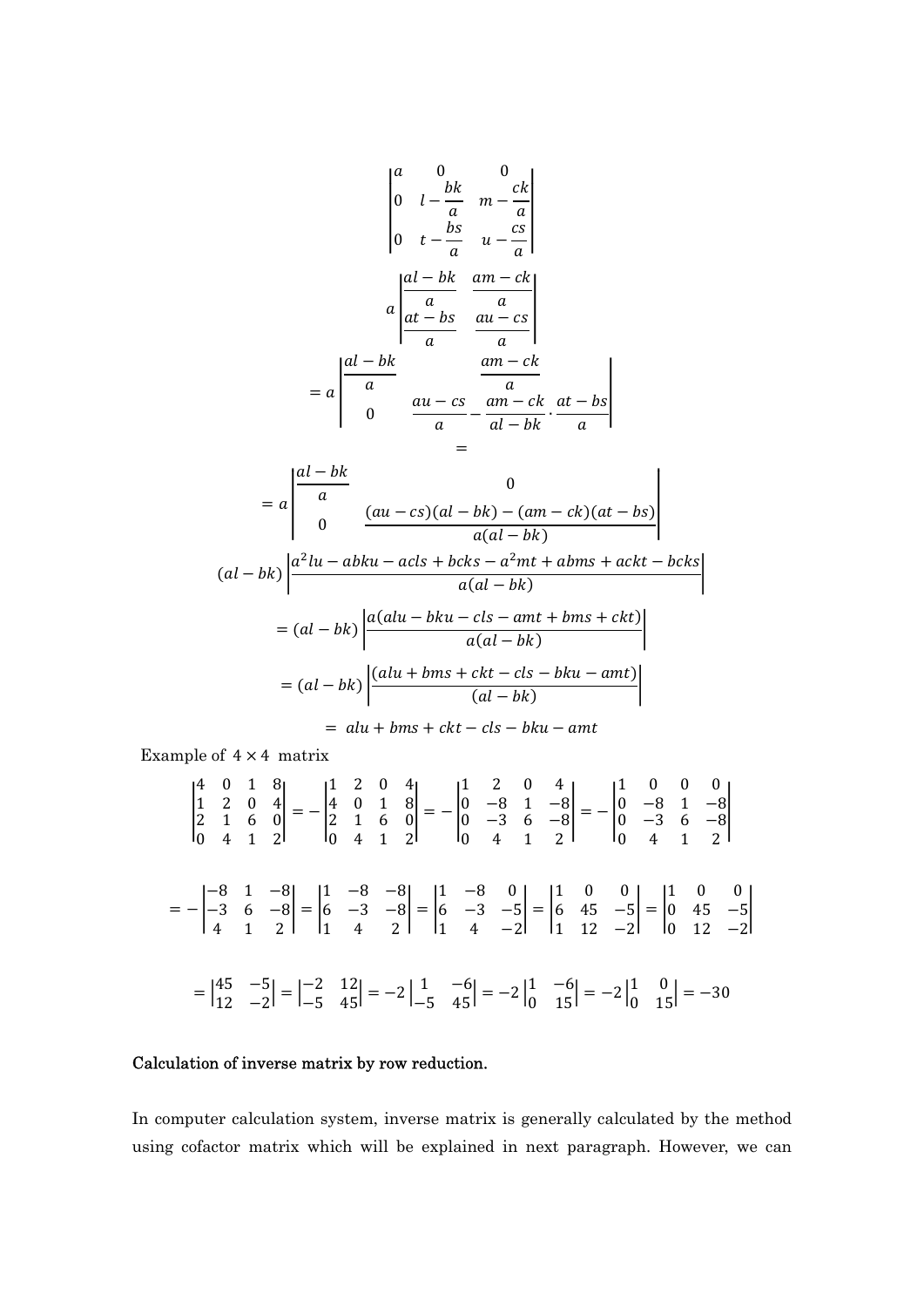obtain inverse matrix by row reduction method and it is simple and easier to understand.

In case of following matrix.

$$
\begin{pmatrix} 1 & -5 & -4 \ 2 & 4 & 3 \ 2 & -1 & -1 \end{pmatrix}
$$

Make following augment matrix

$$
\begin{pmatrix} 1 & -5 & -4 & \vdots & 1 & 0 & 0 \\ 2 & 4 & 3 & \vdots & 0 & 1 & 0 \\ 2 & -1 & -1 & \vdots & 0 & 0 & 1 \end{pmatrix}
$$

Basic idea is as follow. Function of inverse matrix is producing identity matrix by multiplication to original matrix. So, making identity matrix from original matrix is same as to make inverse matrix from identity matrix. We will make identity matrix in left side of augmented matrix

Second row  $-2 \times$  first row, third row  $-2 \times$  first row

$$
\begin{pmatrix} 1 & -5 & -4 & \vdots & 1 & 0 & 0 \\ 0 & 14 & 11 & \vdots & -2 & 1 & 0 \\ 0 & 9 & 7 & \vdots & -2 & 0 & 1 \end{pmatrix}
$$

Second row/14

$$
\begin{pmatrix} 1 & -5 & -4 & \vdots & 1 & 0 & 0 \\ 0 & 1 & \frac{11}{14} & \vdots & -\frac{1}{7} & \frac{1}{14} & 0 \\ 0 & 9 & 7 & \vdots & -2 & 0 & 1 \end{pmatrix}
$$

first row  $-(-5) \times$  Second row, third row  $-9 \times$  second row

$$
\begin{pmatrix}\n1 & 0 & -4 + \frac{55}{14} & \vdots & 1 - \frac{5}{7} & \frac{5}{14} & 0 \\
0 & 1 & \frac{11}{14} & \vdots & -\frac{1}{7} & \frac{1}{14} & 0 \\
0 & 0 & 7 - \frac{99}{14} & \vdots & -2 + \frac{9}{7} & -\frac{9}{14} & 1\n\end{pmatrix}
$$
\n
$$
\begin{pmatrix}\n1 & 0 & -\frac{1}{14} & \vdots & \frac{2}{7} & \frac{5}{14} & 0 \\
0 & 1 & \frac{11}{14} & \vdots & -\frac{1}{7} & \frac{1}{14} & 0 \\
0 & 0 & -\frac{1}{14} & \vdots & -\frac{5}{7} & -\frac{9}{14} & 1\n\end{pmatrix}
$$

third row/ $($  – 1  $\frac{1}{14}$